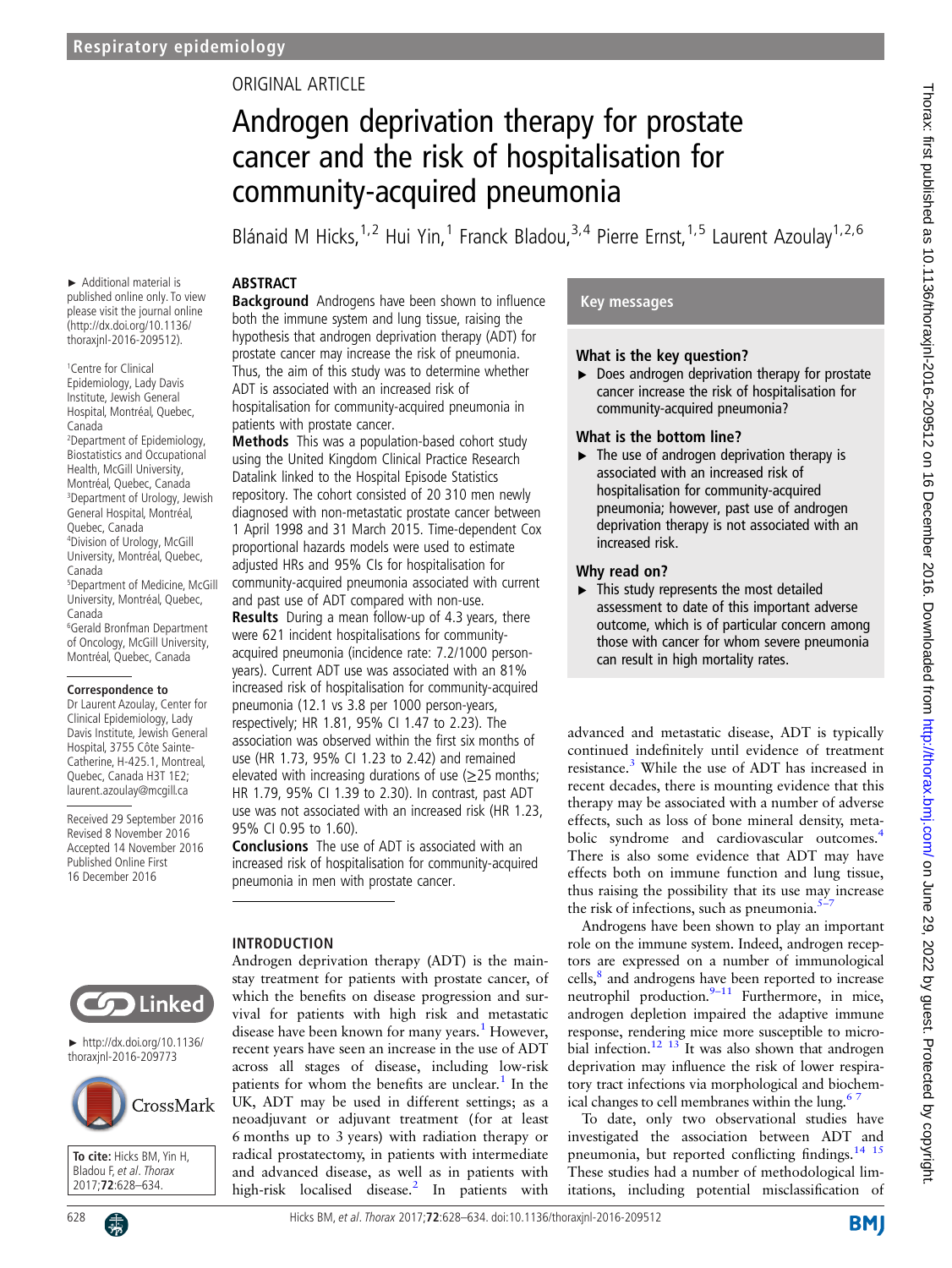hospital-acquired versus community-acquired pneumonia,<sup>14</sup> <sup>15</sup> limiting the analysis to one type of  $ADT<sub>14</sub>$  and immortal time bias leading to an underestimation of the association.<sup>[14 15](#page-6-0)</sup>

Community-acquired pneumonia is of particular concern in older adults,<sup>[16](#page-6-0)</sup> particularly among those with cancer for whom severe pneumonia can result in high mortality rates.<sup>[17](#page-6-0)</sup> Thus, the objective of this study was to determine whether the use of ADT is associated with an increased risk of hospitalisation for community-acquired pneumonia in patients with prostate cancer.

# METHODS

## Data sources

This study was conducted using the UK Clinical Practice Research Datalink (CPRD) linked to the Hospital Episode Statistics (HES) repository. The CPRD is a large computerised database of longitudinal patient records, comprising primary care records for >14 million patients from >700 general practices. The CPRD includes information on demographic characteristics, lifestyle data (such as smoking status and alcohol use), medical diagnoses and procedures (coded using the Read code classification<sup>18</sup>) and prescriptions written by general practitioners (coded according to the UK Prescription Pricing Authority Dictionary<sup>19</sup>). The data recorded in CPRD have been shown to be of high quality.<sup>20</sup> <sup>21</sup>

The HES repository contains all inpatient and day case admission information, including primary and secondary diagnoses (based on the International Classification of Disease codes (ICD-10 codes)) and related hospital-based procedures. The linkage of CPRD to HES is possible from April 1 1997 onwards and is limited to English general practices that have consented to the linkage scheme (currently representing 75% of all English practices).<sup>2</sup>

# Study cohort

We assembled a cohort of men, at least 40 years of age, who were newly diagnosed with prostate cancer between 1 April 1998 and 31 August 2015. Cohort entry was defined by the date of the first prostate cancer diagnosis. All patients were required to have at least one year of medical history in the CPRD. We excluded patients diagnosed with metastatic disease (defined as metastases to the bones, lymph nodes, viscerally and other sites), as well as those with a history of ADT use (as this indicates inaccuracy in the recording of the prostate cancer diagnosis and removes prevalent ADT users). Additionally, all patients who received chemotherapy or radiation therapy in the year prior to cohort entry were excluded, as were those with prescriptions for anti-TB drugs (in the year before cohort entry) and those with a previous diagnosis of HIV. Finally, all patients hospitalised for any cause (with a length of stay  $\geq$  2 days) in the 30 days before cohort entry were excluded to ensure that early pneumonia events occurring after cohort entry were likely to be community-acquired pneumonia and not the result of a previous hospitalisation.

All patients were followed from cohort entry until a first hospitalisation for community-acquired pneumonia (defined below) or were censored upon a diagnosis for hospital-acquired pneumonia (defined below), receipt of chemotherapy, death from any cause, end of registration with the general practice or end of the study period (31 August 2015), whichever occurred first.

# Exposure definition

Exposure to ADT included gonadotropin-releasing hormone (GnRH) agonists (leuprolide, buserelin, goserelin, triptorelin),

oral antiandrogens (cyproterone acetate, flutamide, bicalutamide, nilutamide), oestrogens (diethylstilbestrol, estramustine) and bilateral orchiectomy. A time-dependent exposure definition was used to classify each person-day of follow-up as exposed or unexposed to ADT. Based on this definition, ADT use was classified as either current use, past use or non-use. Current use was defined as use at the time of the event; past use was defined as use of ADT prior to but not at the time of the event; and non-use was defined as no use up until the time of the event. The latter category served as the reference category in all analyses. Due to the persistence of hypogonadism after treatment discontinuation,  $23 \times 24$  we considered a 180-day residual effect period for GnRH agonists and a 30-day period for oral antiandrogens and oestrogens. Therefore, patients were considered continuously exposed if the duration of one prescription plus the residual effect period overlapped with the date of the next prescription. Patients who underwent bilateral orchiectomy were considered continuously exposed from the date of surgery until the end of follow-up.

# Outcome definition

A hospitalisation for community-acquired pneumonia was defined as a hospital admission preceded by an emergency department visit, with a primary (most responsible) diagnosis of pneumonia within the first two days of hospital admission (to minimise the inclusion of hospital-acquired pneumonia). The date of the hospital admission was considered the event date. Hospital-acquired pneumonia was considered as a pneumonia diagnosis >2 days after admission, as well as pneumonia diagnosed up to 7 days after a hospital discharge.

# Potential confounders

All models were adjusted for the following potential confounders measured at cohort entry: age, year of cohort entry, body mass index (BMI), smoking status, alcohol-related disorders, pre-diagnostic prostate-specific antigen (PSA) levels (closest measurement before cohort entry) and seasonality (with high-risk season defined as 1 October to 31 March).<sup>[25 26](#page-6-0)</sup> The models also included previous cancer diagnoses (excluding nonmelanoma skin cancers), COPD, asthma, bronchitis and bronchiectasis, in the year before cohort entry. Finally, the models were adjusted for pharmacological exposures measured in the year prior to cohort entry including immunosuppressive agents, inhaled bronchodilators, oral and inhaled corticosteroids, oral antibiotics, as well receipt of influenza and pneumococcal vaccinations.

# Statistical analyses

Descriptive statistics were used to summarise the characteristics of the cohort. Crude incidence rates of hospitalisation for community-acquired pneumonia, with 95% CIs based on the Poisson distribution, were calculated for each exposure group. Time-dependent Cox proportional hazards models were used to estimate crude and adjusted HRs and 95% CIs of hospitalisation for community-acquired pneumonia associated with the current and past use of ADT compared with non-use. All models were adjusted for the potential confounders listed above.

# Secondary analyses

We conducted two secondary analyses. First, we assessed whether there was a duration–response relationship between current use of ADT and the risk community-acquired pneumonia according to five predefined duration categories: <6 months, 6–12 months, 13–18 months, 19–24 months and  $\geq$ 25 months.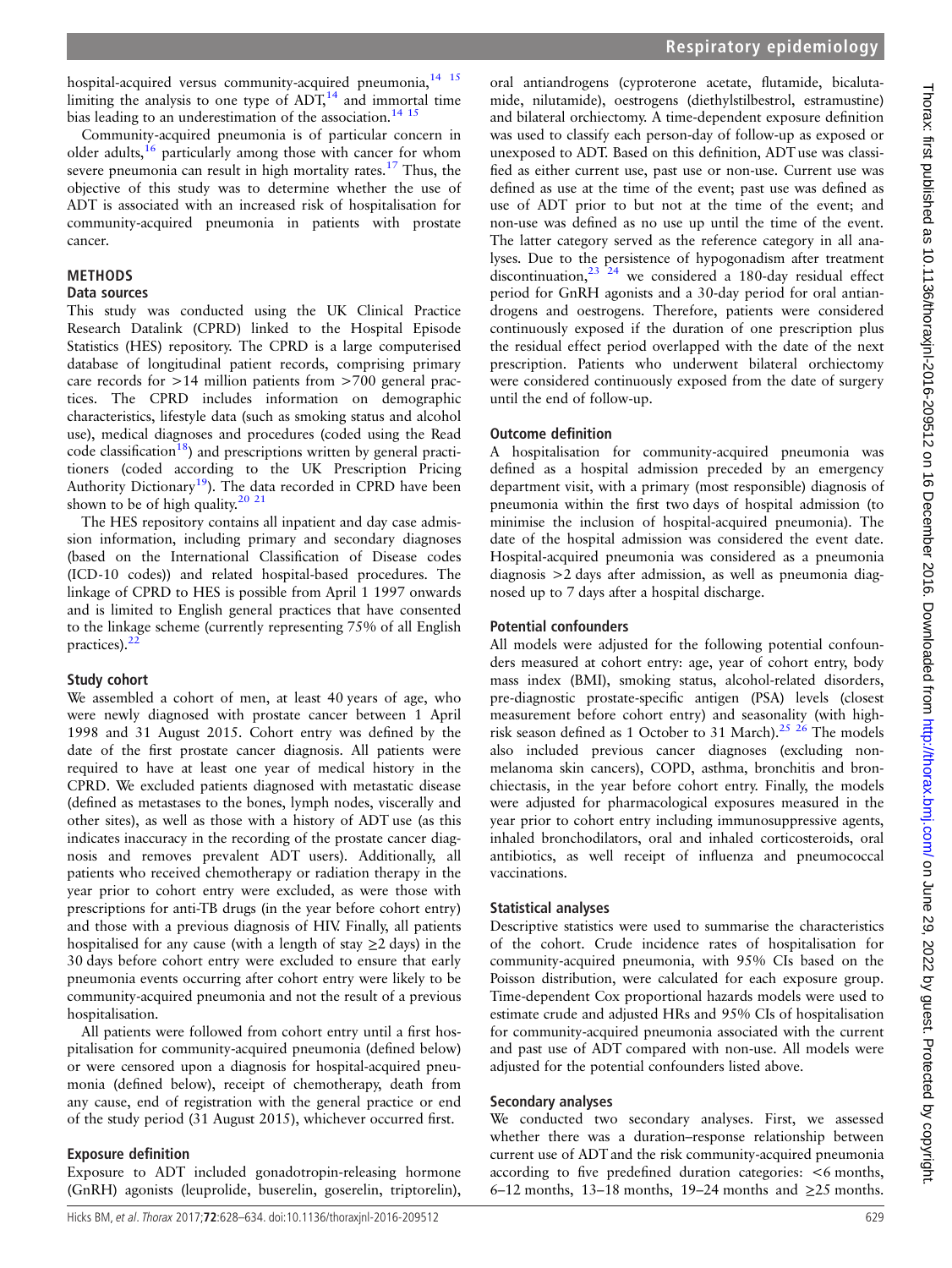## **Respiratory epidemiology**

In addition, duration of use was modelled as a continuous variable using a restricted cubic spline model with five knots to produce a smooth curve of the HR as a function of duration of use.<sup>[27 28](#page-6-0)</sup> Second, we investigated whether the risk of hospitalisation for community-acquired pneumonia varied according to current use of specific types of ADT. This was assessed by classifying current use of ADT into one of six mutually exclusive categories: GnRH agonists alone, GnRH agonists and oral antiandrogens, oral antiandrogens alone, bilateral orchiectomy, oestrogens alone and other treatment combinations.

#### Sensitivity analyses

We conducted six sensitivity analyses to assess the robustness of our findings. First, the length of the residual effect period for GnRH agonists has been shown to be highly variable and dependent on factors such as age and treatment duration.<sup>23</sup><sup>24</sup> Therefore, to account for this variability, we considered residual effect periods of 90 and 365 days for GnRH agonists. Second, we used a less restrictive outcome definition for a hospitalisation for community-acquired pneumonia to include those with an ICD-10 diagnosis code recorded in the primary as well as in the secondary position within the first two days of hospital admission. Third, we repeated the primary analysis by using a stricter definition for hospital-acquired pneumonia by censoring patients hospitalised for pneumonia in the 14 days (instead of 7 days) after a hospital discharge. Fourth, we repeated the primary analysis using multiple imputation for variables with missing values (including smoking, BMI and PSA levels). $2930$ Fifth, to further minimise residual confounding, we conducted an analysis stratified on high-dimensional propensity score deciles (described in online [supplementary method 1](http://dx.doi.org/10.1136/thoraxjnl-2016-209512)). Finally, to address potential residual time-dependent confounding over the 18-year follow-up period, the primary analysis was repeated using a marginal structural Cox proportional hazards model, a method designed to adjust for time-dependent confounding associated with time-varying exposures. $31 \frac{32}{1}$  All covariates mentioned previously were measured during follow-up, along with the addition of prostate cancer disease markers (ie, radical prostatectomy, incident metastasis (lymph node, bone, visceral and other), and the use of oral bisphosphonates, chemotherapy and

radiation therapy). This is described in detail in online [supplementary method 2.](http://dx.doi.org/10.1136/thoraxjnl-2016-209512) All statistical analyses were conducted using SAS V.9.4 (SAS institute, Cary, North Carolina, USA).

## RESULTS

The cohort included 20 310 patients (figure 1), which were followed for a mean (SD) of 4.3 (3.4) years. Overall, there were 621 incident community-acquired pneumonia events during 86 301 person-years of follow-up, generating a crude incidence rate of 7.2 (95% CI 6.6 to 7.8) per 1000 person-years. A total of 11 912 (58.7%) patients used ADT during the follow-up period, for a median (IQR) duration of 1.6 (0.8–3.3) years.

[Table 1](#page-3-0) presents baseline characteristics for the cohort and by ADT use in the first six months of follow-up. ADT users tended to be older, had higher BMI and were less likely to be smokers. Furthermore, ADT users tended to have higher PSA levels at baseline and were more likely to have certain comorbidities including chronic obstructive pulmonary disorder and bronchitis. Finally, ADT users were more likely to have used certain medications including inhaled bronchodilators, corticosteroids (inhaled and oral), oral antibiotics and to have been vaccinated for influenza in the year before cohort entry.

The results of primary and secondary analyses are presented in [table 2](#page-4-0). Compared with no ADT use, current use of ADT was associated with an 81% increased risk of hospitalisation for community-acquired pneumonia (12.1 vs 3.8 per 1000 personyears; HR 1.81, 95% CI 1.47 to 2.23). ADT was associated with an increased risk of hospitalisation for community-acquired pneumonia regardless of treatment duration, although the highest HR was observed between 13 and 18 months (HR 2.45, 95% CI 1.41 to 3.67). In the restricted cubic spline analysis, the risk of pneumonia was increased with <6 months of ADT use and continued to increase with increasing durations of use (fi[gure 2\)](#page-4-0). Similarly, all types of ADT were associated with an increased risk of hospitalisation for community-acquired pneumonia, but with the highest HRs observed for current use of oestrogens alone (HR 4.50, 95% CI 1.82 to 11.17), followed by bilateral orchiectomy (HR 2.32, 95% CI 1.02 to 5.20) and then GnRH agonists and oral antiandrogens used in combination therapy (HR 2.18, 95% CI 1.56 to 3.03). In contrast, past

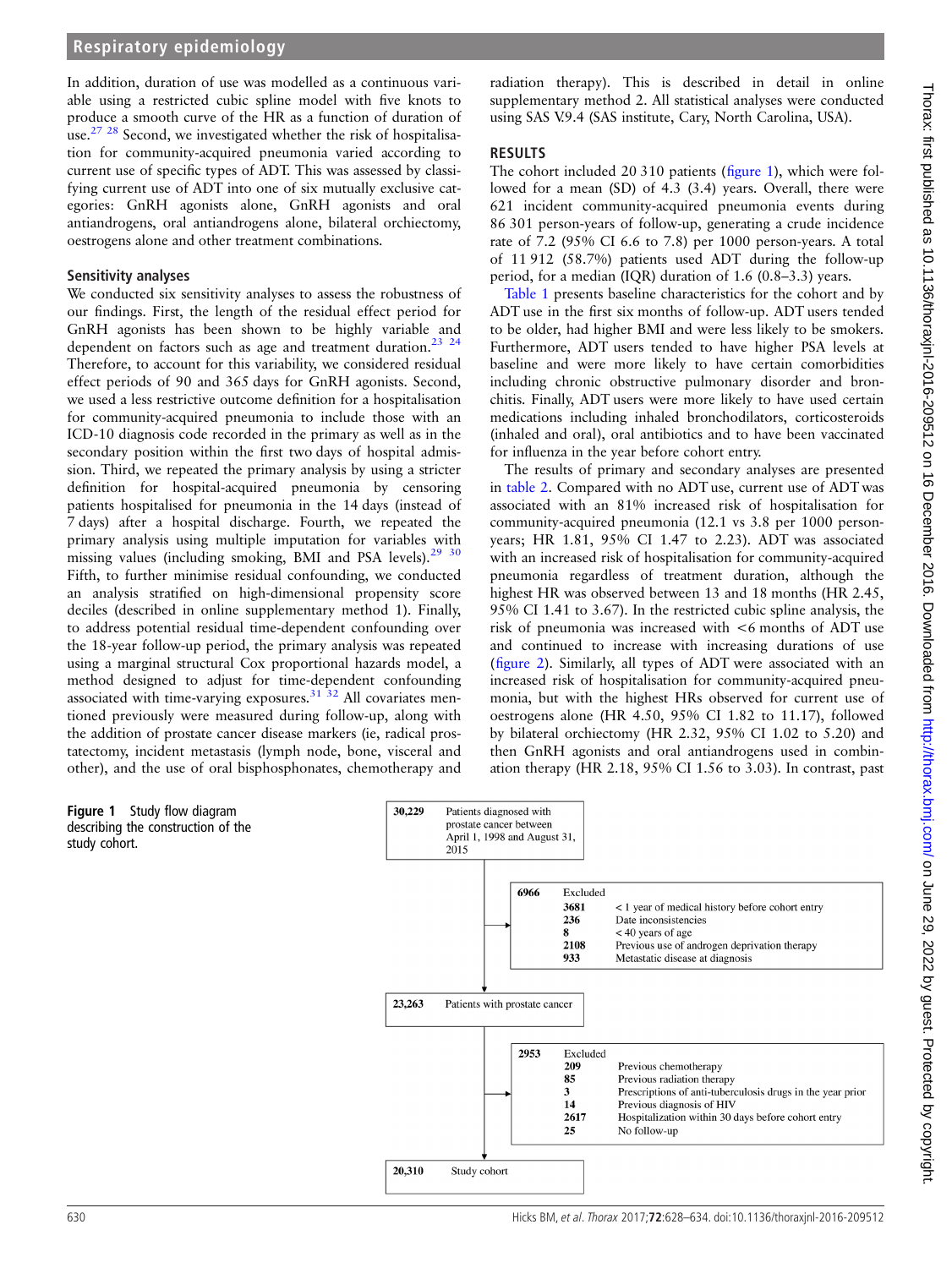<span id="page-3-0"></span>Table 1 Baseline demographic and clinical characteristics of the cohort and stratified by use of androgen deprivation therapy (ADT)

|                                  | <b>Entire cohort</b> | ADT use during follow-up* |               |  |
|----------------------------------|----------------------|---------------------------|---------------|--|
| <b>Characteristic</b>            | N, %                 | Any ADT, %                | No ADT, %     |  |
| Total                            | 20 310               | 10 250 (50.5)             | 10 060 (49.5) |  |
| Age, years (mean, SD)            | 71.2(9.1)            | 72.8 (8.2)                | 68.6 (9.1)    |  |
| Body mass index, n (%)           |                      |                           |               |  |
| $<$ 25 kg/m <sup>2</sup>         | 6386 (31.4)          | 3257 (31.8)               | 3129 (31.1)   |  |
| 25-30 kg/m <sup>2</sup>          | 9069 (44.7)          | 4397 (42.9)               | 4672 (46.4)   |  |
| $\geq$ 30.0                      | 3785 (18.6)          | 2001 (19.5)               | 1784 (17.7)   |  |
| Unknown                          | 1070 (5.3)           | 595 (5.8)                 | 475 (4.7)     |  |
| Smoking status, n (%)            |                      |                           |               |  |
| Current                          | 2249 (11.1)          | 1215 (11.9)               | 1034 (10.3)   |  |
| Past                             | 7880 (38.8)          | 4147 (40.6)               | 3733 (37.1)   |  |
| <b>Never</b>                     | 9639 (47.5)          | 4596 (44.8)               | 5043 (50.1)   |  |
| Unknown                          | 542 (2.7)            | 292 (2.9)                 | 250(2.5)      |  |
| Alcohol-related disorders, n (%) | 1899 (9.4)           | 937 (9.1)                 | 962(9.6)      |  |
| Prostate-specific antigen, n (%) |                      |                           |               |  |
| $<$ 4 ng/mL                      | 1192 (5.9)           | 250 (2.4)                 | 942 (9.4)     |  |
| $4-10$ ng/mL                     | 6459 (31.8)          | 1814 (17.7)               | 4645 (46.2)   |  |
| $\geq$ 10 ng/mL                  | 9704 (47.8)          | 6673 (65.1)               | 3031 (30.1)   |  |
| Unknown                          | 2955 (14.6)          | 1513 (14.8)               | 1442 (14.3)   |  |
| High-risk season, n (%)          | 10 203 (50.2)        | 5079 (49.6)               | 5124 (50.9)   |  |
| Previous cancer, n (%)           | 2348 (11.6)          | 1223 (11.9)               | 1125 (11.2)   |  |
| COPD, n (%)                      | 2617 (12.9)          | 1447 (14.1)               | 1170 (11.6)   |  |
| Asthma, n (%)                    | 2366 (11.7)          | 1160 (11.3)               | 1206 (12.0)   |  |
| Bronchitis, n (%)                | 1540 (7.6)           | 854 (8.3)                 | 686 (6.8)     |  |
| Bronchiectasis, n (%)            | 41(0.2)              | 18(0.2)                   | 23(0.2)       |  |
| Immunosuppressive agents, n (%)  | 167(0.8)             | 81(0.8)                   | 86(0.9)       |  |
| Inhaled bronchodilators, n (%)   | 2519 (12.4)          | 1341 (13.1)               | 1178 (11.7)   |  |
| Inhaled corticosteroids, n (%)   | 2003 (9.9)           | 1067 (10.4)               | 936(9.3)      |  |
| Oral corticosteroids, n (%)      | 1182 (5.8)           | 625(6.1)                  | 557(5.5)      |  |
| Non-topical antibiotics, n (%)   | 8719 (42.9)          | 4479 (43.7)               | 4240 (42.2)   |  |
| Influenza vaccines, n (%)        | 10 444 (51.4)        | 6040 (58.9)               | 4404 (43.8)   |  |
| Pneumococcal vaccines, n (%)     | 1258 (6.2)           | 691 (6.7)                 | 567 (5.6)     |  |

\*ADT use in the first six months during follow-up.

use of ADT was not associated with an increased risk of hospitalisation for community-acquired pneumonia compared with non-use (HR 1.23, 95% CI 0.95 to 1.60).

# Sensitivity analyses

The sensitivity analyses are presented in fi[gure 3](#page-5-0) and online [supplementary tables S1](http://dx.doi.org/10.1136/thoraxjnl-2016-209512)–S7. Overall, most sensitivity analyses yielded findings that were consistent with those of the primary analysis, with the exception of two analyses that led to different point estimates. Specifically, using a less restrictive outcome definition consisting of a primary and secondary diagnosis of pneumonia led to a lower point estimate (HR 1.75, 95% CI 1.42 to 2.16). In contrast, adjusting the model for high-dimensional propensity scores led to an increase in the HR (HR 2.33, 95% CI 1.50 to 3.60).

# **DISCUSSION**

In this large population-based study, the use of ADT was associated with an 81% increased risk of hospitalisation for community-acquired pneumonia. An association was evident with  $\leq 6$  months of use, which remained with increasing durations of use. In contrast, past use of ADT was not associated with an increased risk of hospitalisation for community-acquired pneumonia. Overall, these findings remained consistent across several sensitivity analyses.

To our knowledge, two observational studies have investigated the association between the use of ADT and the risk of pneumonia.[14 15](#page-6-0) In one study, the use of GnRH agonists was associated with an increased risk of hospitalisation for pneumonia (HR 1.92, 95% CI 1.10 to 3.36).<sup>14</sup> In contrast, the second study observed less marked associations with community-acquired pneumonia (defined as a diagnosis from both inpatient and physician office visits) among those who used GnRH agonists for >7 months (7–11 months HR 1.09, 95% CI 1.04 to 1.15; >11 months HR 1.15, 95% CI 1.08 to 1.22). In contrast, the authors reported no associations with hospitalisations for pneumonia, determined from an inpatient diagnosis of pneumonia in the primary or secondary position.<sup>[15](#page-6-0)</sup> In addition, the authors reported associations with reductions in community-acquired pneumonia risk with orchiectomy (HR 0.80, 95% CI 0.72 to 0.90), but not for hospitalisation for community-acquired pneu-monia.<sup>[15](#page-6-0)</sup> However, this study suffered from selection bias by the exclusion of those patients who underwent orchiectomy more than 6 months after diagnosis or received ADT more than 2 years after diagnosis. The authors also did not account for the time-varying nature of ADT, thus introducing immortal time bias.<sup>[33](#page-6-0)</sup> Specifically, this analysis misclassified unexposed persontime prior to ADT initiation during follow-up as exposed persontime. The discrepancies in results may also reflect various other methodological shortcomings including the potential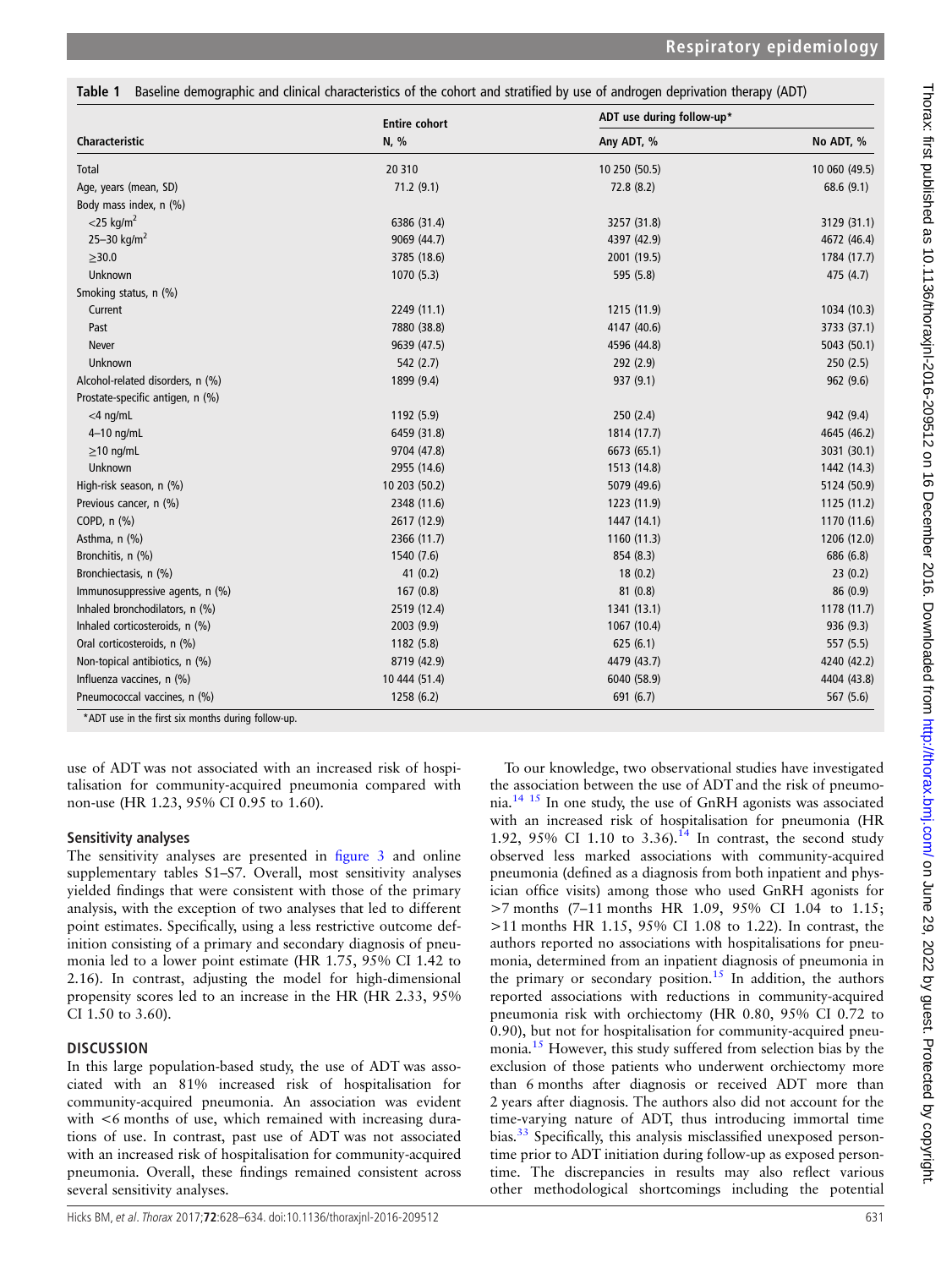<span id="page-4-0"></span>

| Table 2 Crude and adjusted HRs for the association between the use of androgen deprivation therapy (ADT) and the risk of |  |  |  |
|--------------------------------------------------------------------------------------------------------------------------|--|--|--|
| community-acquired pneumonia                                                                                             |  |  |  |

| <b>Exposure to ADT</b>               | Events | Person-years | Incidence rate* (95% CI) | <b>Crude HR</b> | Adjusted HR (95% CI)1 |
|--------------------------------------|--------|--------------|--------------------------|-----------------|-----------------------|
| Non-use                              | 147    | 38 535       | $3.8(3.2 - 4.5)$         | 1.00            | 1.00 (reference)      |
| Current use                          | 364    | 30 052       | $12.1(10.9-13.4)$        | 3.32            | $1.81(1.47 - 2.23)$   |
| Past use                             | 110    | 17 713       | $6.2$ $(5.1 - 7.5)$      | 1.44            | $1.23(0.95 - 1.60)$   |
| Duration of current use, months      |        |              |                          |                 |                       |
| $<$ 6                                | 63     | 6506         | $9.7(7.4-12.4)$          | 2.62            | $1.73(1.23 - 2.42)$   |
| $6 - 12$                             | 45     | 5076         | $8.9(6.5-11.9)$          | 2.85            | $1.76(1.19-2.60)$     |
| $13 - 18$                            | 41     | 3610         | $11.4(8.2 - 15.4)$       | 4.29            | $2.45(1.64 - 3.67)$   |
| $19 - 24$                            | 30     | 2859         | $10.5(7.1-15.0)$         | 2.93            | $1.62$ (1.02-2.56)    |
| $\geq$ 25                            | 185    | 12 001       | 15.4 (13.3–17.8)         | 3.69            | $1.79(1.39 - 2.30)$   |
| ADT type                             |        |              |                          |                 |                       |
| GnRH agonist alone                   | 248    | 21 4 26      | $11.6(10.2-13.1)$        | 3.25            | $1.73(1.39 - 2.16)$   |
| Oral antiandrogens alone             | 43     | 3874         | $11.1 (8.0 - 15.0)$      | 2.93            | $1.64(1.16 - 2.32)$   |
| GnRH agonists and oral antiandrogens | 51     | 3575         | $14.3(10.6-18.8)$        | 3.66            | $2.18(1.56 - 3.03)$   |
| Oestrogens alone                     | 5      | 130          | 38.5 (12.5-89.8)         | 8.83            | $4.50(1.82 - 11.17)$  |
| Bilateral orchiectomy alone          | 6      | 405          | $14.8(5.4 - 32.2)$       | 3.73            | $2.32(1.02 - 5.30)$   |
| Other combinations                   | 11     | 643          | $17.1(8.5-30.6)$         | 4.08            | $2.47(1.33 - 4.61)$   |

\*Per 1000 person-years.

†Adjusted for age, year of prostate cancer diagnosis, body mass index, smoking status, alcohol-related disorders, seasonality, prostate-specific antigen, previous cancer, COPD, asthma, bronchitis and bronchiectasis, use of immunosuppressive agents, inhaled bronchodilators, inhaled and oral corticosteroids, oral antibiotics, influenza and pneumococcal vaccines. GnRH, gonadotropin-releasing hormone.

misclassification of hospital-acquired pneumonia as community-acquired, $15 \text{ 16}$  and the inclusion of patients with metastatic disease[.14](#page-6-0) In addition, both studies lacked information on potentially important confounders such as smoking status and influenza and pneumococcal vaccinations, and did not consider ADT pharmacotherapies other than GnRH agonists.

There are two possible biological mechanisms that may explain the observed association between the use of ADT and the risk of community-acquired pneumonia. First, androgen receptors are expressed on a number of immunological cells<sup>[8](#page-5-0)</sup> and are reported to stimulate the proliferation of granulocytic precursors<sup>[34](#page-6-0)</sup> and neutrophil production.<sup>9-[11](#page-6-0)</sup> A recent study

found that androgen receptor knockout mice had increased rates of neutropenia and were more susceptible to microbial infection.[12](#page-6-0) Moreover, exogenous androgens were reported to restore neutrophil counts in castrated mice.<sup>[12](#page-6-0)</sup> Additionally, ADT with antiandrogens could impair the adaptive immune response through interference with T-cell priming.<sup>13</sup> Second, it has also been proposed that androgen deprivation may influence the risk of lower respiratory tract infections via morphological and bio-chemical changes to the cell membranes within the lung.<sup>[6 7](#page-5-0)</sup> In addition, androgen deprivation has been shown to cause changes to the synthesis and secretion of phospholipids in pulmonary surfactant.<sup>6</sup>



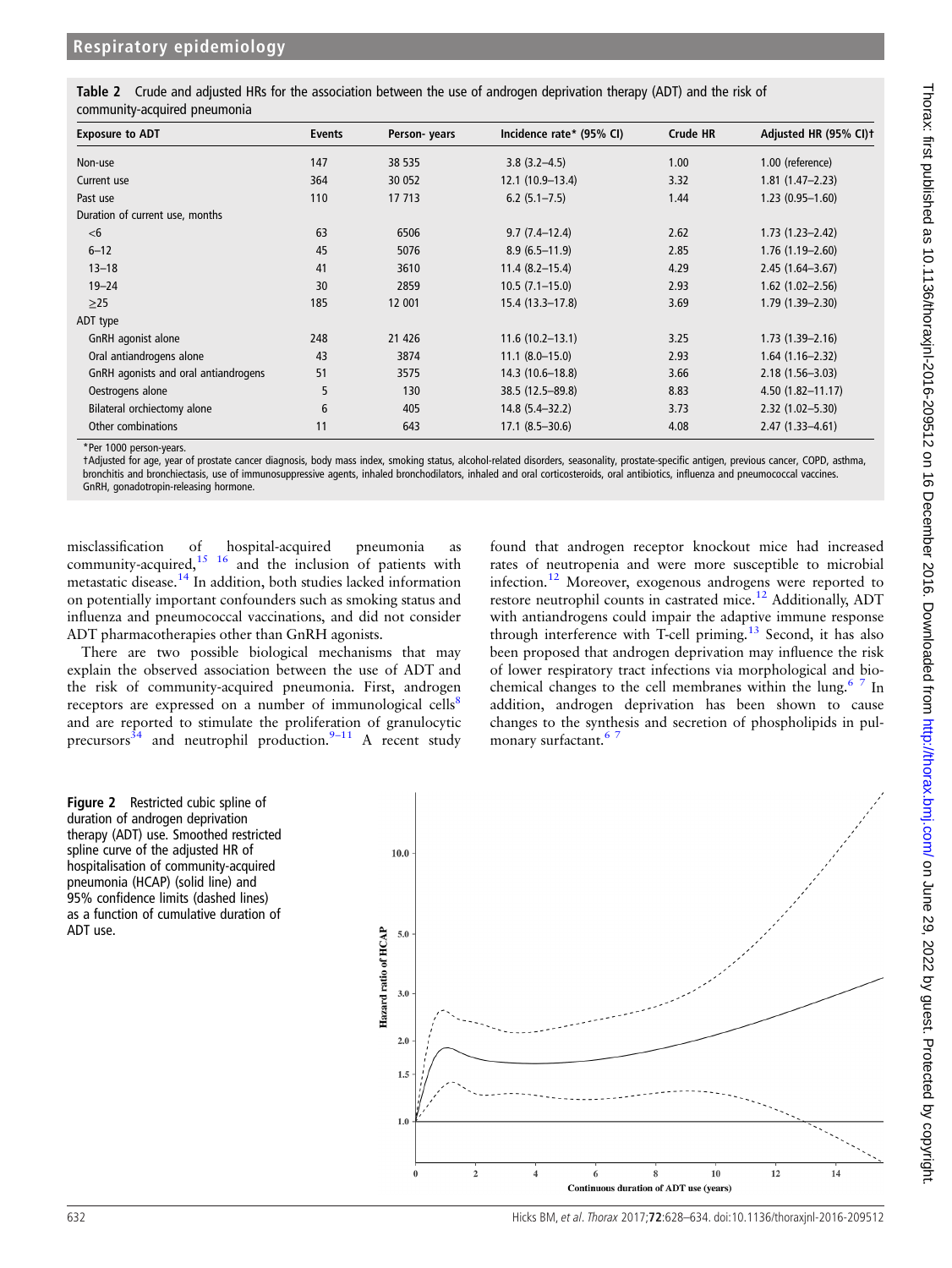<span id="page-5-0"></span>Figure 3 Sensitivity analyses for the association between current use of androgen deprivation therapy and the risk of hospitalisation for community-acquired pneumonia in patients with prostate cancer. \*Hospitalisation for community-acquired pneumonia (HCAP) included those with a diagnosis for pneumonia in the primary or secondary position within the first two days of admission. †Hospital-acquired pneumonia included pneumonia diagnoses >2 days after hospital admission and up to 14 days after discharge.



## Strengths and limitations

This study had a number of strengths. This was a large population-based cohort study of 20 310 patients with prostate cancer, followed for up to 18 years. This contrasts to previous studies that had a maximum follow-up of  $2 \text{ years.}^{14}$  15 Additionally, the use of ADT was modelled as a time-dependent variable (thereby eliminating immortal time bias $33$ ), and the use of the CPRD allowed us to adjust for a number of potentially important confounders such as BMI, smoking status and comorbidities.

This study does have some limitations. First, prescriptions recorded in the CPRD represent those written by general practitioners and not those issued by specialists. While the decision to initiate ADT is usually made by specialists, general practitioners typically follow through with the suggested treatment regimen within the UK healthcare system. Indeed, this is reflected by the high prevalence of ADT use in our cohort (58.7%), which is similar to ADT utilisation rates reported in the USA. $35$  However, it is possible that the initial ADT prescriptions issued by the specialists were not captured in the CPRD, leading to a possible underestimation of the observed association. Second, while defining the outcome as a hospitalisation for communityacquired pneumonia likely maximised the specificity of the event definition, it did not consider pneumonias not requiring inpatient care, thus limiting the generalisability of our findings to severe community-acquired pneumonia. Third, given the observational nature of the study, residual confounding from unmeasured or unknown variables is possible. In particular, it was not possible to adjust the models for tumour stage and grade as this information is not recorded in the CPRD. To mitigate this issue, we conducted a number of sensitivity analyses that led to consistent findings. These included the use of highdimensional propensity scores and marginal structural models. The high-dimensional propensity score allowed for the inclusion of a large number of covariates at cohort entry, which comprised 20 predefined covariates plus an additional 500 empirically defined covariates ascertained from patients' data. This may reduce residual confounding as these variables may be proxies for unmeasured covariates, such as those related to disease severity. In addition, the marginal structural model adjusted for important time-dependent variables known to be correlated with disease progression that were measured in our data set during the follow-up period. These included radiation therapy, radical prostatectomy, incident metastases, receipt of chemotherapy, use of oral bisphosphonates, as well as other time-

dependent confounders such as seasonality and receipt of influenza and pneumococcal vaccinations.

# **CONCLUSION**

The results of this study indicate that the use of ADT is associated with an increased risk of hospitalisation for communityacquired pneumonia. These results are of importance as community-acquired pneumonia is of particular concern among patients with cancer for whom severe pneumonia can result in high mortality rates. Given these findings, physicians should exercise caution when considering ADT in low-risk patients for whom the benefits remain uncertain.

Acknowledgements LA is the recipient of a Chercheur-Boursier career award from the Fonds de Recherche du Québec—Santé.

Contributors All authors conceived and designed the study, analysed and interpreted the data, and critically revised the manuscript for important intellectual content. LA acquired the data. BMH, HY, FB, PE and LA did the analyses. BMH wrote the manuscript and all authors participated in the interpretation of the results and critical revision of the manuscript. LA is the guarantor.

Funding This study was funded by a Foundation Grant from the Canadian Institutes of Health Research.

Competing interests None declared.

Ethics approval The study protocol was approved by the Independent Scientific Advisory Committee of the Clinical Practice Research Datalink (protocol number 16\_144) and by the Research Ethics Board of Jewish General Hospital, Montreal, Quebec, Canada.

Provenance and peer review Not commissioned; externally peer reviewed.

## **REFERENCES**

- Gilbert SM, Kuo YF, Shahinian VB. Prevalent and incident use of androgen deprivation therapy among men with prostate cancer in the United States. [Urol Oncol](http://dx.doi.org/10.1016/j.urolonc.2009.09.004) 2011;29:647–53.
- 2 National Institute for Health and Clinical Excellence. Prostate cancer: diagnosis and management. 2014. [https://www.nice.org.uk/guidance/cg175/chapter/](https://www.nice.org.uk/guidance/cg175/chapter/1-Recommendations#metastatic-prostate-cancer) [1-Recommendations#metastatic-prostate-cancer](https://www.nice.org.uk/guidance/cg175/chapter/1-Recommendations#metastatic-prostate-cancer) (accessed 10 Apr 2016).
- Reichert ZR, Hussain M. Androgen receptor and beyond, targeting androgen signaling in castration-resistant prostate cancer. [Cancer J](http://dx.doi.org/10.1097/PPO.0000000000000214) 2016;22:326-9.
- 4 Nguyen PL, Alibhai SMH, Basaria S, et al. Adverse effects of androgen deprivation therapy and strategies to mitigate them. [Eur Urol](http://dx.doi.org/10.1016/j.eururo.2014.07.010) 2015;67:825-36.
- 5 Crawford ED, Moul JW. ADT risks and side effects in advanced prostate cancer. Oncology (Williston Park) 2015;29:55–8, 65–6.
- 6 Ojeda MS, Gomez N, Giménez MS. Androgen regulation of lung lipids in the Male rat. [Lipids](http://dx.doi.org/10.1007/s11745-997-0009-0) 1997;32:57–62.
- 7 Ojeda MS, Gómez NN, Gil E, et al. Morphologic and biochemical changes in Male rat lung after surgical and pharmacological castration. Braz J Med Biol Res 2000;33:279–85.
- 8 Mantalaris A, Panoskaltsis N, Sakai Y, et al. Localization of androgen receptor expression in human bone marrow. [J Pathol](http://dx.doi.org/10.1002/1096-9896(0000)9999:9999<::AID-PATH803>3.0.CO;2-W) 2001;193:361-6.